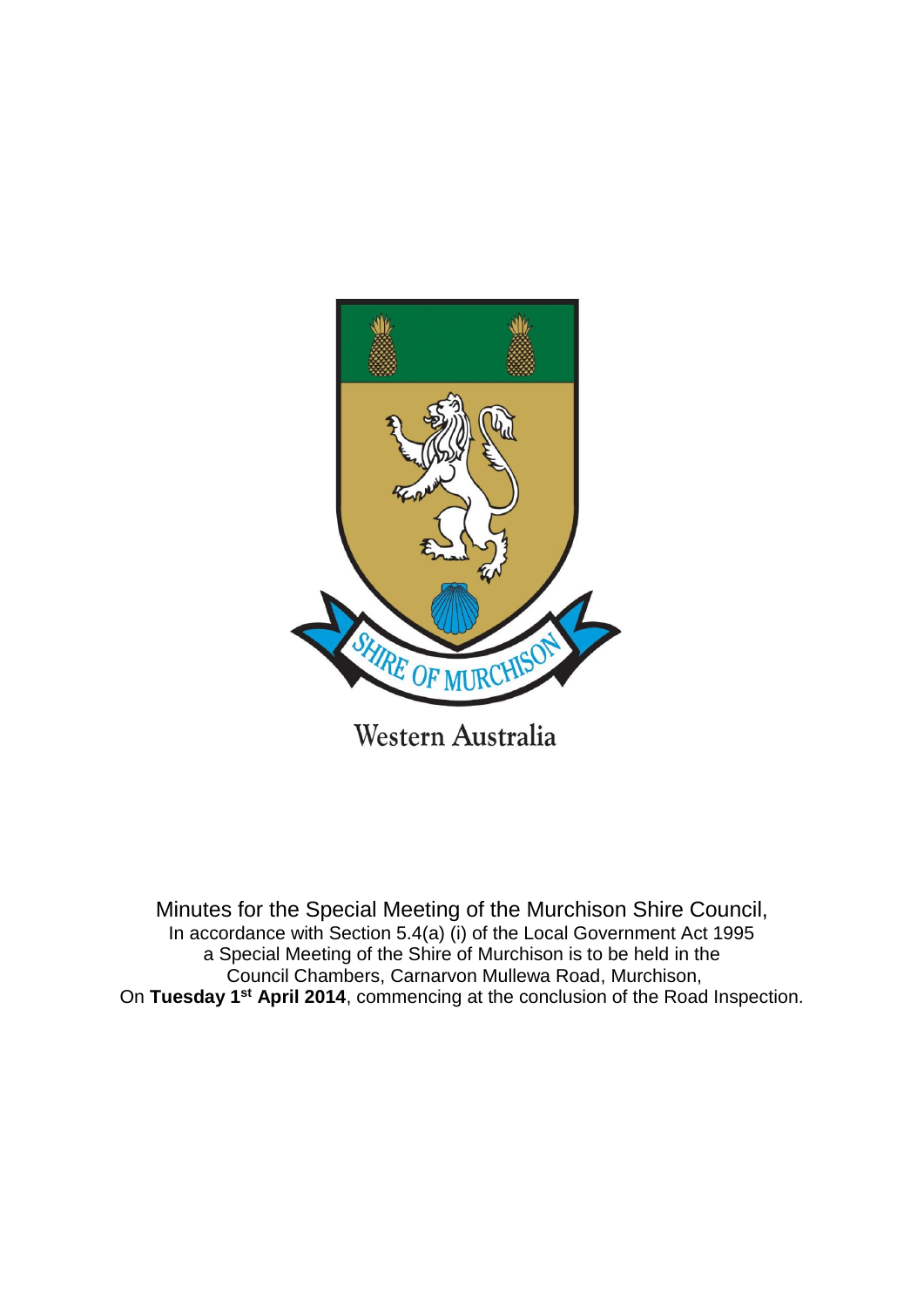## **TABLE OF CONTENTS**

| 1 <sub>1</sub>  | DECLARATION OF OPENING/ANNOUNCEMENT OF VISITORS 3       |  |
|-----------------|---------------------------------------------------------|--|
| 2.              | RECORD OF ATTENDANCE/APOLOGIES/LEAVE OF ABSENCE 3       |  |
| 3.              | RESPONSE TO PREVIOUS PUBLIC QUESTIONS TAKEN ON NOTICE 3 |  |
| $\mathbf{4}$ .  |                                                         |  |
| 5.              |                                                         |  |
| 6.              |                                                         |  |
| 7 <sub>1</sub>  | NOTICE OF ITEMS TO BE DISCUSSED BEHIND CLOSED DOORS3    |  |
| 8.              |                                                         |  |
|                 | 8.1                                                     |  |
| 9.              |                                                         |  |
| 10 <sub>1</sub> |                                                         |  |
|                 |                                                         |  |
|                 |                                                         |  |
| 11.             |                                                         |  |
| 12 <sub>1</sub> |                                                         |  |
| 13.             |                                                         |  |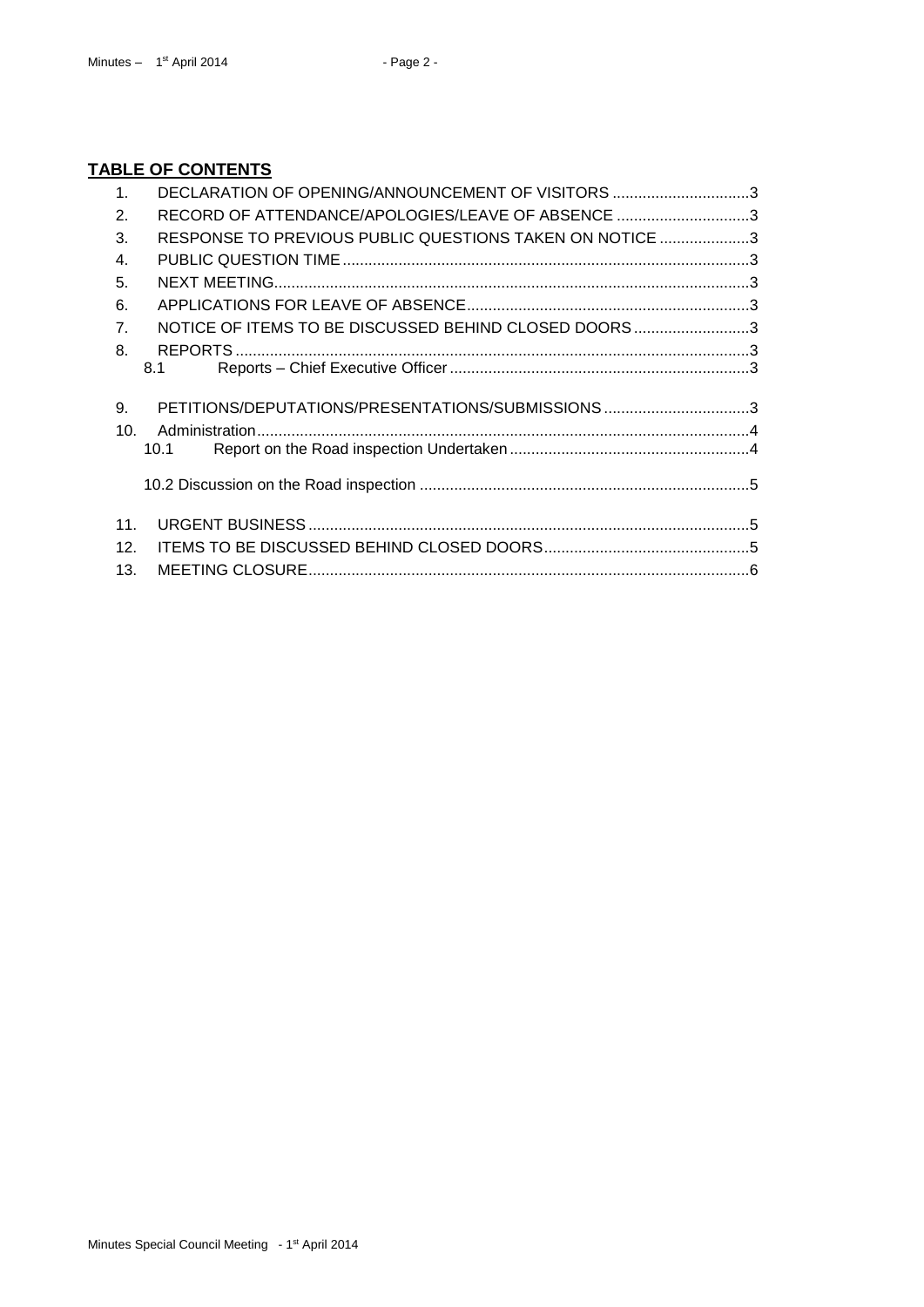## <span id="page-2-0"></span>**1. DECLARATION OF OPENING/ANNOUNCEMENT OF VISITORS**

The Shire President welcomed everyone and declared the meeting open at 2.35pm

## <span id="page-2-1"></span>**2. RECORD OF ATTENDANCE/APOLOGIES/LEAVE OF ABSENCE**

#### **Elected members:**

Councillor MW Halleen – Shire President Councillor R E Foulkes-Taylor – Deputy Shire President Councillor S A Broad Councillor P R Squires Councillor A Whitmarsh Councillor M Williams

## **Staff:**

Jenny Goodbourn – Chief Executive Officer Brian Wundenberg – Works Supervisor

## **Apologies:**

Nil

## <span id="page-2-2"></span>**3. RESPONSE TO PREVIOUS PUBLIC QUESTIONS TAKEN ON NOTICE** Nil

## <span id="page-2-3"></span>**4. PUBLIC QUESTION TIME**

Nil

## <span id="page-2-4"></span>**5. NEXT MEETING**

The scheduled date for the next ordinary meeting is Thursday 17<sup>th</sup> April, 2014.

## <span id="page-2-5"></span>**6. APPLICATIONS FOR LEAVE OF ABSENCE**

Nil

## <span id="page-2-6"></span>**7. NOTICE OF ITEMS TO BE DISCUSSED BEHIND CLOSED DOORS**

Nil

## <span id="page-2-7"></span>**8. REPORTS**

## <span id="page-2-8"></span>**8.1 Reports – Chief Executive Officer**

In accordance with S5.4 (b) of the Local Government Act 1995 a Special Meeting was decided by council for the purpose of dealing with the Road Inspection report.

## **Officers Recommendation:**

That the Chief Executive Officer's report be accepted

## **Voting:**

Simple Majority

*Council Decision:*

**Moved: Councillor Broad Seconded: Councillor Whitmarsh**

That the Chief Executive Officer's report be accepted.

**Carried For: 6 Against: 0**

## <span id="page-2-9"></span>**9. PETITIONS/DEPUTATIONS/PRESENTATIONS/SUBMISSIONS**

None expected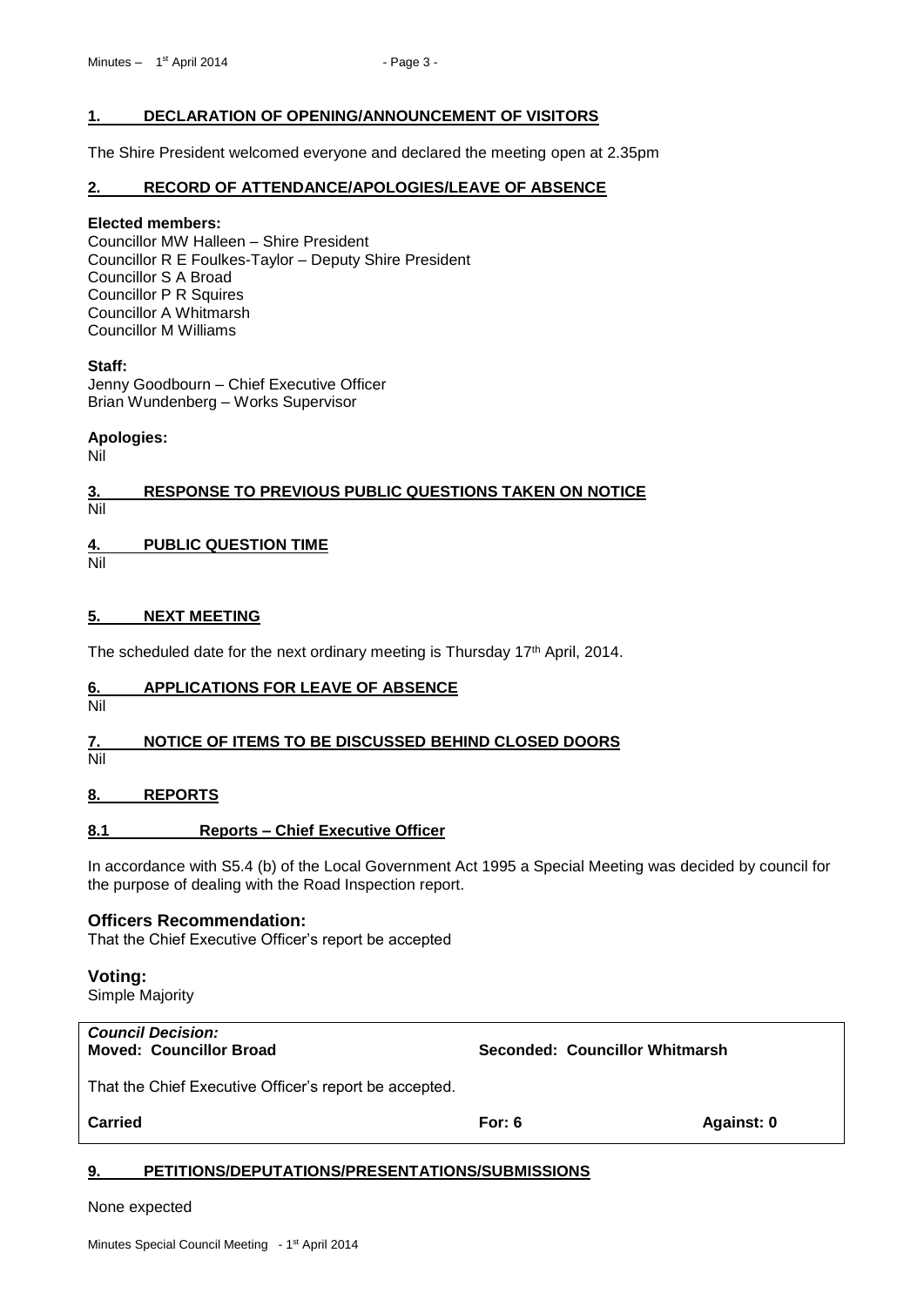## <span id="page-3-0"></span>**10. Administration**

## <span id="page-3-1"></span>**10.1 Report on the Road inspection Undertaken**

| File:              | 12.24                                    |
|--------------------|------------------------------------------|
| Author:            | Jenny Goodbourn- Chief Executive Officer |
| Interest Declared: | No interest to disclose                  |
| Date:              | 1 <sup>st</sup> April 2014               |
| Attachments:       | Road Inspection Report                   |
|                    |                                          |

## **Matter for Consideration:**

Matters arising from the Road Inspection Undertaken

## **Background:**

The Shire of Murchison undertakes an annual inspection of roads within the district.

## **Comment:**

At the February council meeting the dates for the road inspection were set for the 31<sup>st</sup> March and 1<sup>st</sup> April.

*Council Decision:* **Moved: Councillor Whitmarsh Seconded: Councillor Squires**  That the Annual Road Inspection be held on Monday the 31<sup>st</sup> March and Tuesday the 1<sup>st</sup> April 2014 2 days inspection Overnight at Murchison Settlement Route to be roads in the north east of the shire Bus to be hired for transport Short meeting of council at the conclusion of the road inspection on day 2

**Carried For: 6 Against: 0**

## **Statutory Environment:**

Road inspections are well within Council's legislative boundaries.

## **Strategic Implications:**

Nil

#### **Policy Implications:** Nil

**Financial Implications:** Nil

## **Consultation:**

Nil

## **Recommendation:**

That council discuss the road inspection.

## **Voting Requirements:**

Simple Majority

| <b>Council Decision:</b><br><b>Moved: Councillor Foulkes-Taylor</b> | Seconded: Councillor Halleen |            |
|---------------------------------------------------------------------|------------------------------|------------|
| That council discuss the road inspection.                           |                              |            |
| <b>Carried</b>                                                      | For: $6$                     | Against: 0 |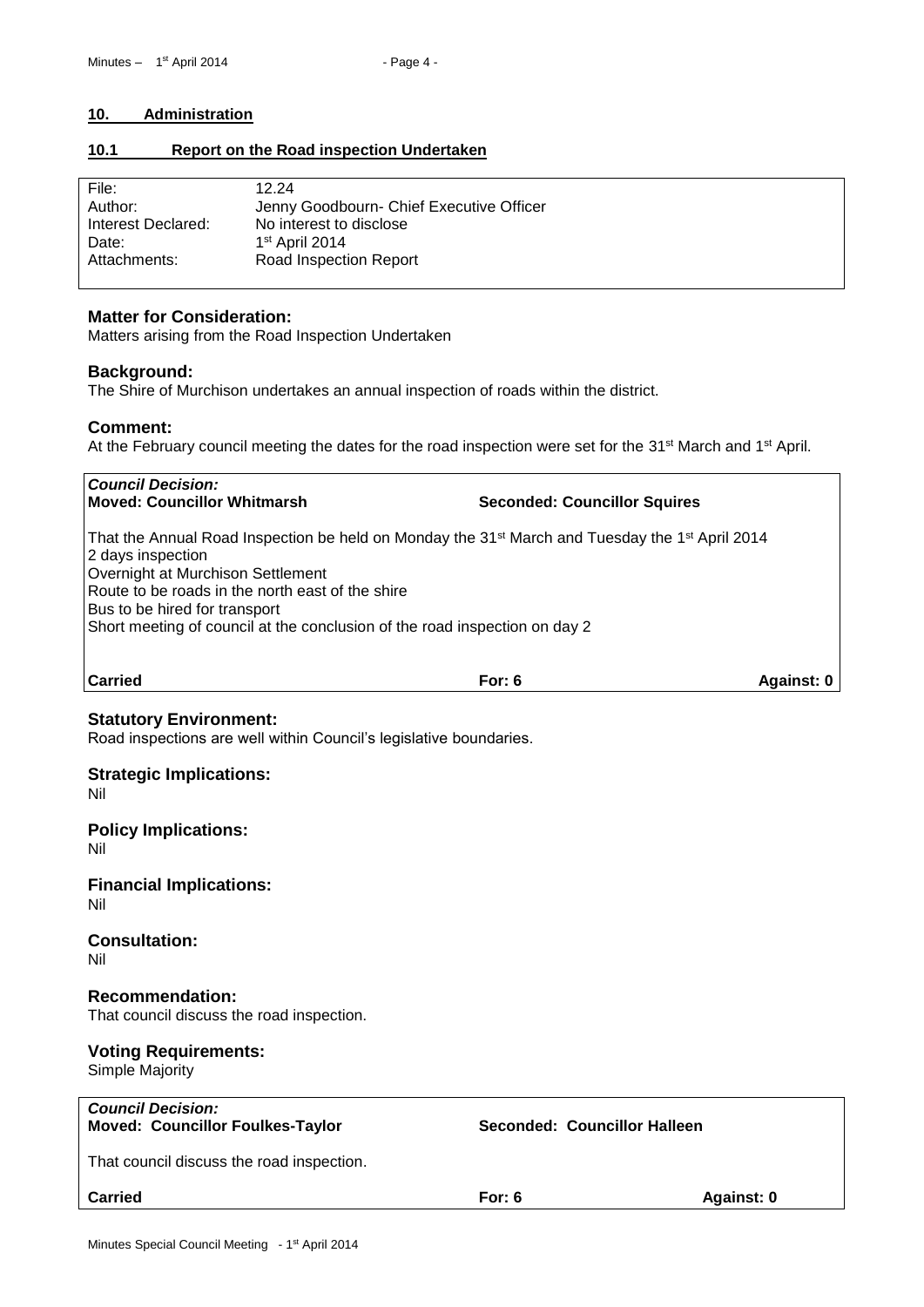## <span id="page-4-0"></span>**10.2 Discussion on the Road inspection**

*Unfortunately the CEO had not been able to accompany the councillors and the works supervisor on the road inspection trip due to staff shortages. Whilst this was disappointing the events were outside of anyone's control.*

President Halleen said he felt it had been a very good inspection and everyone had contributed a lot. He wanted to thank Simon and Natalie for their hospitality for the Monday night stop over at Beringarra Station, and also thanks to Andrew for bringing along some seafood. He also thanked the Works Supervisor for the work he had undertaken to provide details of the proposed roadworks and maps and information he had supplied to everyone so they could all follow what was being discussed.

Cr Foulkes-Taylor said he thought that this was a good time of year to carry out the inspection. He thanked Brian Wundenberg, Works Supervisor, for driving the 900kms safely. He also thanked Simon and Nat and Andrew for the previous evening. The maps provided by the works supervisor had been very good to clarify re-alignments that were discussed.

Cr Foulkes-Taylor had taken notes along the way and it was decided to circulate a copy of the notes so that the works could be prioritised.

The works supervisor will go through the comments and work out a programme for councils' consideration. He felt that the concrete crossings at Yallalong and Yarra Yarra need to be addressed.

#### Beringarra-Cue Road

Part of the inspection had been to assess the condition of the Beringarra-Cue Road as it has now been handed back to the shire.

Cr Foulkes-Taylor feels that money should be spent on a water control programme to mitigate the water damage. That would allow us to leave the bitumen in place and keep its integrity for as long as possible. It was felt that with maybe 10 days a year to fix pot holes some sections that are damaged could be maintained for another 4-5 years until larger sections fail.

Cr Squires agreed. Where water has been running over the road need to address the water problem to maintain the seal.

Cr Broad said there were some sections where the edges were being undermined and this needs to be addressed to prevent further damage.

The works supervisor suggested we see whether we can hire a truck from Main Roads to help share resources and will look into it.

All agreed there was only really one pool where the level of the road needs to be addressed.

#### **Heavy Maintenance**

This is the first year that Council has really run a 'heavy maintenance' programme. There was discussion on the effectiveness and work which has been undertaken.

Cr Broad felt it was working well but some jobs might be too much and more construction than maintenance. There was general discussion and it was agreed that the idea of heavy maintenance was to do road preservation – jobs such as bunds, drains, clearing verges. The works supervisor said that he felt that if the team was in the area doing this type of work and there was a small section of rough road that could be improved then it would be silly not to do it at the same time. After discussion it was agreed that sections up to 500m could be dealt with this way.

All agreed there had been some good jobs done this year and that the idea was worth continuing.

# *Council Decision:*

**Moved: Councillor Foulkes-Taylor Seconded: Councillor Williams**

That the CEO & Works Supervisor utilise the notes from the road inspection to produce a report of the suggested road programme for 2014/15 for presentation to council.

**Carried For: 6 Against: 0**

## <span id="page-4-1"></span>**11. URGENT BUSINESS**

Nil

<span id="page-4-2"></span>**12. ITEMS TO BE DISCUSSED BEHIND CLOSED DOORS**

Nil